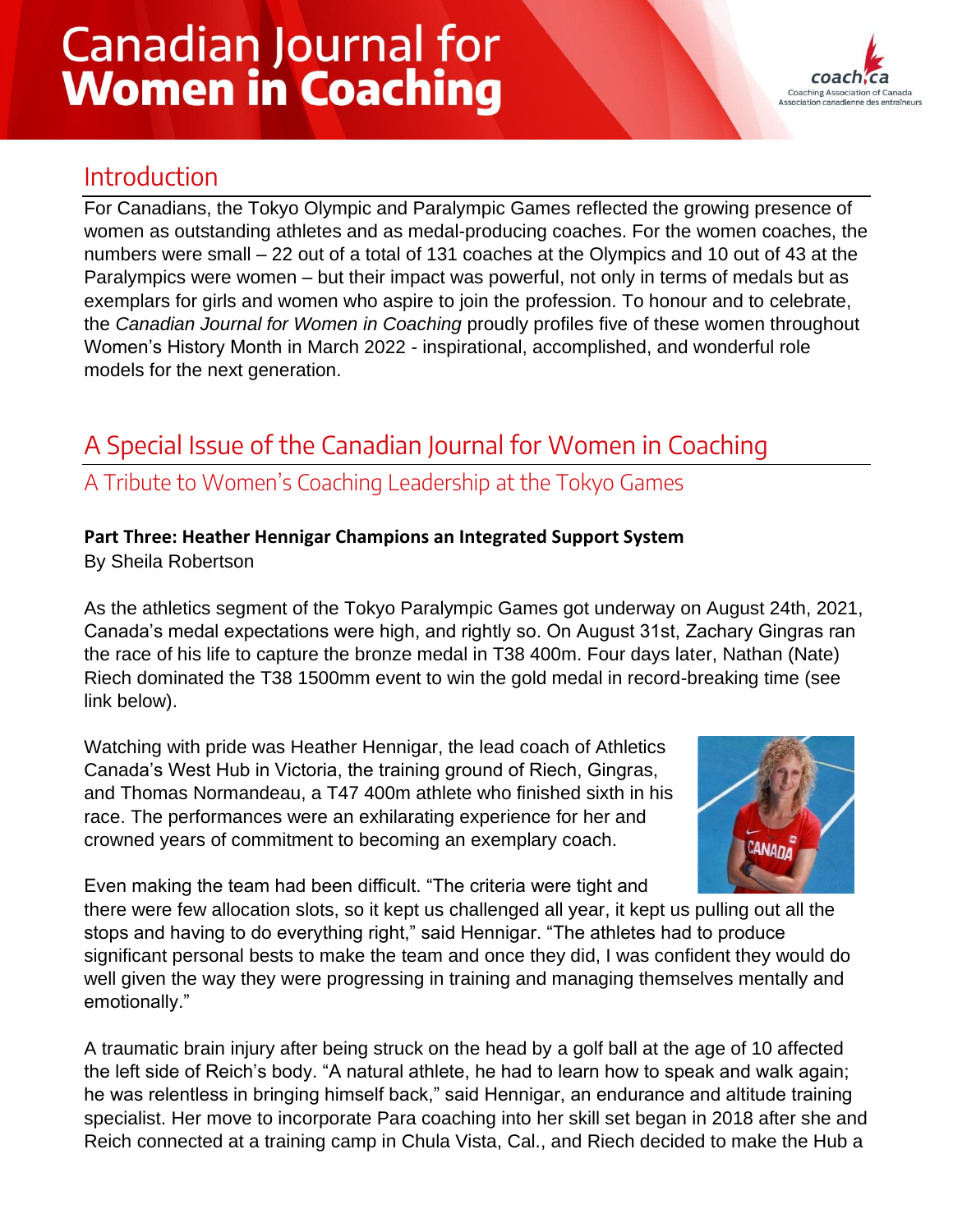key component of his support system. Before long, he was a world record holder in 800m and 1500m and became 1500m world champion in 2019.

"Rallying a team around Nate was interesting because he is a lone wolf and doesn't necessarily trust easily," said Hennigar. "He is headstrong in a way that translates to independence, drive, and mental toughness, and so it takes time to form a working alliance." Before long coach and athlete had developed a strong bond that eventually extended to include Normandeau and Gingras.

Hennigar does not differentiate between Olympic and Para athletes. "I coach athletes; my group is integrated, and I believe strongly in that model."

#### The Joy of Running

Raised on 44 acres in South Maitland, N.S., Hennigar ran everywhere, including the mile to the corner store. Her parents Ann and Tim, brothers Dan and Toby, grandfather Bill Hennigar, and grandmother Pauline Hunter were all involved in track. In 1986, at the age of 12, she made the first of five appearances for Nova Scotia at the Legion Nationals, the annual youth track and field championships organized by the Royal Canadian Legion. The activity she loved gave her rewarding experiences, lifelong friendships, and travel around the world. "I still associate running with a sense of joy and freedom," she said.

Over the years, running remained a mainstay of Hennigar's life. While studying psychology at Acadia University, she was its Female Athlete of the Year in 2000 and 2001 and won the U Sport 600m title in 2001. She then moved to Victoria to train with middle distance coach Wynn Gmitroski and his elite group of runners and made the world indoor championship team in 2004. Sidelined by a stress fracture in 2008, she transitioned into coaching by accepting dual positions: at Dalhousie University as cross-country and track and field coach and with the Canadian Sport Centre Atlantic (CSCA) coaching a high-performance development group. "I got the job when their first choice declined the position, and that started my coaching career; over time I developed a human-centred approach [to coaching]; the ability to facilitate an athlete's journey is interesting and addictive," she said, explaining that she bases her coaching philosophy on wanting her athletes to enjoy the rewards of pursuing excellence. "I don't care about a shiny medal, but about what it represents."

It was an exhilarating, exhausting time. Hennigar was coaching, recruiting, taking athletes to European competitions, to Florida for warm weather camps, to Arizona for altitude training, and building the CSCA program.

In 2014, Hennigar relocated to Victoria to establish an Athletics Canada (AC) High Performance Hub. Now fully operational, the hub offers a daily training environment and provides resources for every athlete within its system. As well as being the endurance coach, Hennigar serves as a staff coach or personal coach at major international competitions. Reporting to AC head coach Glenroy Gilbert, she runs "a completely integrated training group which is a win/win for both the Olympic and Para athletes in the opportunities it provides to learn from each other."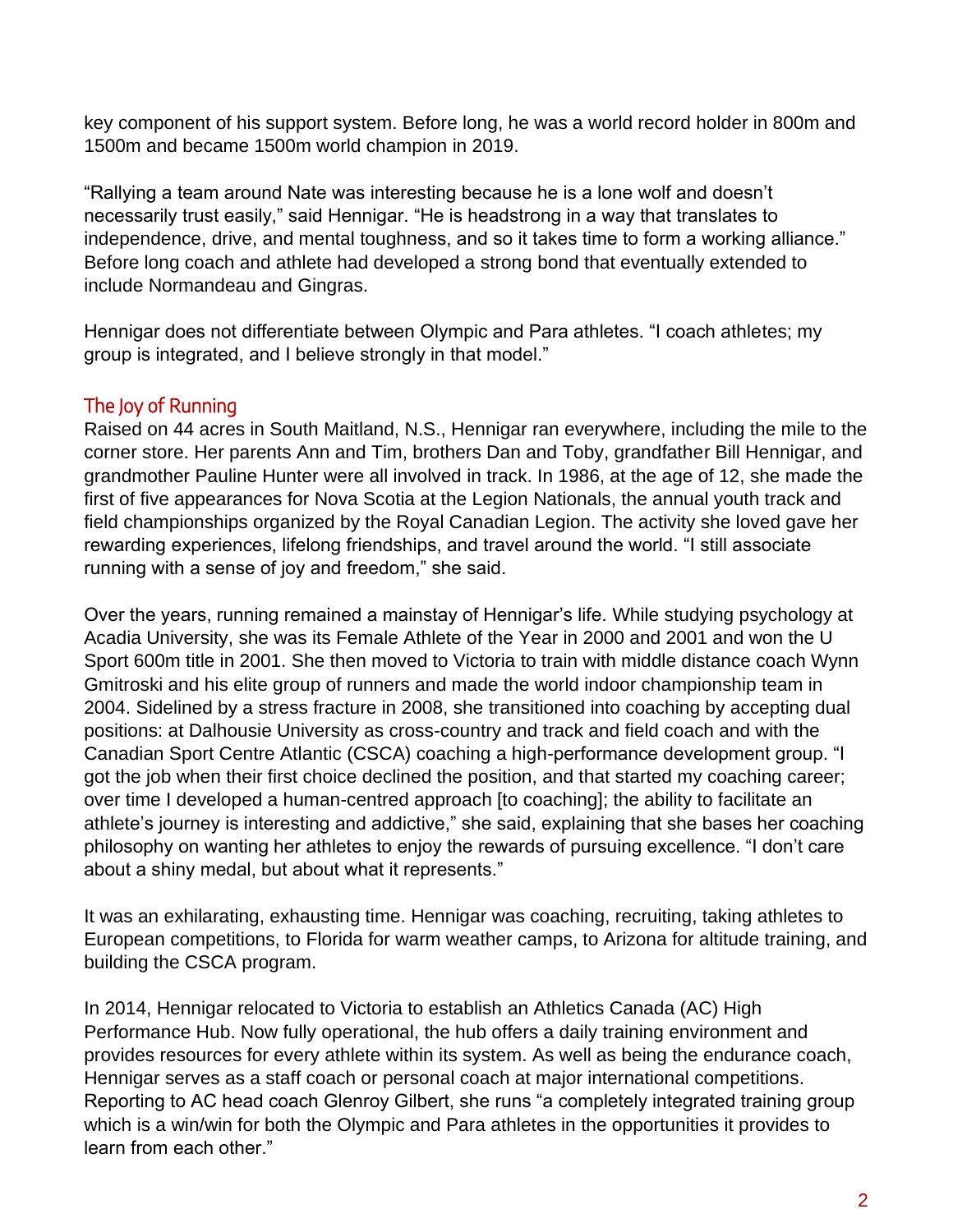#### Developing Personal Supports

In October 2017 Hennigar joined six of Canada's top coaches from various sports in Own the Podium's first Coaching Enhancement Program (see link below). The coaches formed tights bonds that persist in what she calls "a web of support … having colleagues across the country, from diverse backgrounds and environments … and with a wide range of experiences and knowledge to draw upon can only strengthen our current reality as coaches in our own challenging and complex environments." The program boosted her confidence in many areas, from implementing effective strategies to resolving conflict, effectively managing her time and energy, improving her communication skills, and understanding her strengths and weaknesses.

Hennigar also draws strength from a unique WhatsApp group of top North American female middle-distance coaches who "share everything." Noting that sport trails other sectors when it comes to women's roles, she says that supporting each other becomes essential to surviving and thriving. "Because we lag, we have unique challenges in sport, and we need to rely on each other. I don't think there's any other way. I wouldn't be doing what I'm doing if I didn't have that support."

#### Pandemic the Ultimate Challenge

With the postponement of the Tokyo Olympics and Paralympics until July 23rd, 2021, Hennigar faced unprecedented challenges, including managing a barrage of information while unable to coach in person from March to May. "It was a massive challenge to stay connected and help to prevent athletes from feeling isolated; I was working on so many fronts, including managing mental health concerns," she said. An asset was collaborating with Gareth Sandford, a researcher and physiologist with AC and an expert on racing strategy. To keep the athletes interested and engaged, the two created an online "Racing Tactics" interactive series. Hennigar and Geoff Harris, another Hub coach, also created an online education model with a calendar that recorded recovery sessions, mental performance, and nutrition.

One of their dilemmas was 'duty of care' versus helping athletes to achieve their goals and cope with the nerve-wracking situation when they had to travel to earn qualification points. Adding to the frustration was the federal regulation enforcing a two-week quarantine period after travel outside Canada, which forced many athletes to forgo racing opportunities. AC eventually approved accessing training camps and races from a training base in Chula Vista, Cal., for 30 Canadian athletes, including Hennigar's Para athletes. This facilitated competition in the United States and eased worry about cross-border isolation rules. AC also relaxed its requirement that medal hopefuls compete at the national championships and Olympic Trials meaning that sprint star Andre De Grasse and others could prepare uninterrupted in their USbased training environments.

Hennigar credits AC high performance director Simon Nathan for the information, logistical, and financial support provided to athletes throughout the qualification process. "Compared to many other nations, our athletes were well prepared when they arrived at the Games, and this was evidenced in the strong performances," she said, reminding readers of Canada's two gold,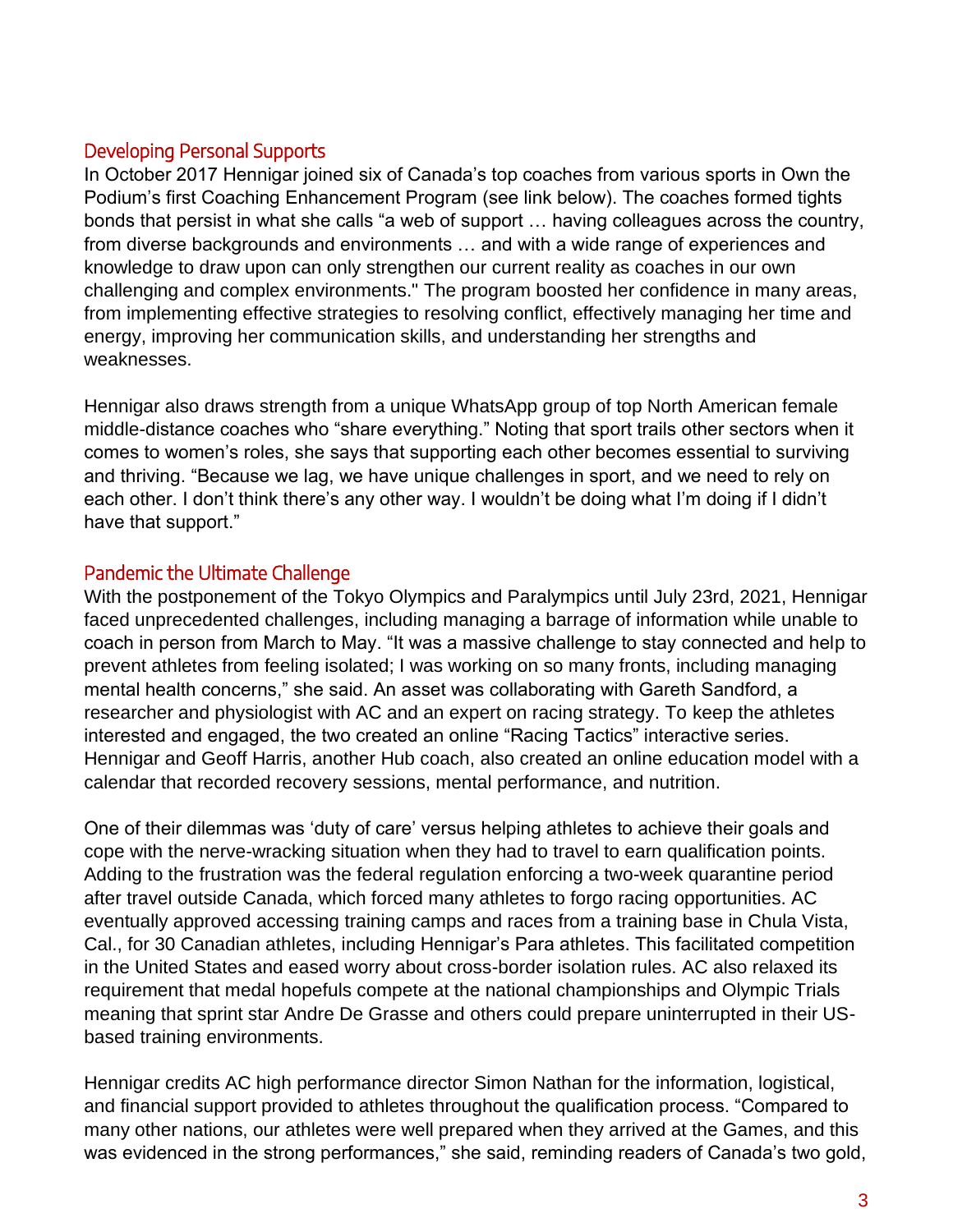one silver, and three bronze medals won by Olympians and the two gold, three silver, and two bronze Para medals.

#### On Being a Woman Coach



Overcoming systemic barriers and challenges are, in Hennigar's experience, part of being a woman coach. At the start of her career, she wasn't interested in 'women in coaching initiatives', believing the playing field was even for anyone who worked hard and was skilled, a view she now calls "naïve". She has encountered difficult colleagues and been stymied by male-dominated workplaces and networks which tend to "hire, reward, and trust systems and behaviours that look and sound like you do; in other words, predominantly male. Our sport culture rewards an instrumental approach to success, sometimes at all costs. I believe one can be both high performance oriented and a caring, compassionate person."

Hennigar's experiences cover one extreme to another: from strong, positive support to paternalism, contradictory feedback, and professional and ethical violations aimed at undermining and discrediting her. She acknowledged that speaking of such experiences can increase her vulnerability; however, she stressed the importance of speaking honestly despite the potential negative impact. "The only way to really understand the barriers is to listen to women's experiences."

Undeterred by the obstacles she has faced, Hennigar insists that coaching brings "numerous and immeasurable" rewards. "I can't think of a time when I stepped on a track to coach and didn't light up and feel alive and like the luckiest person on the planet, even on the hard days. I work with some incredible people who are pursuing a rare form of excellence … each part of every day isn't perfect, but the overall journey is the adventure of a lifetime."

She counsels young women who are considering a coaching career to be "your genuine self and let your own strengths shine through. Nothing is more important than having a positive impact on another human being. It is not necessary to be authoritative, transactional, and focused on results at all costs."

#### The Future?

As Hennigar reflected on her recent past, she admitted that it was tough to manage the unique demands imposed by COVID-19 even though she usually enjoys novel situations, challenges, and problem-solving. "I realized I'm a bit like a shark, always moving through the water to get oxygenated, and suddenly the world stopped; no travel, competing, no moving at all … all the unknowns … and the constant threat of COVID-19 … I am still recuperating from the long, slow burn of it … and I am reassessing where I am professionally. Anytime you finish a year, or a quadrennial, it's okay to take some time and assess where you are."